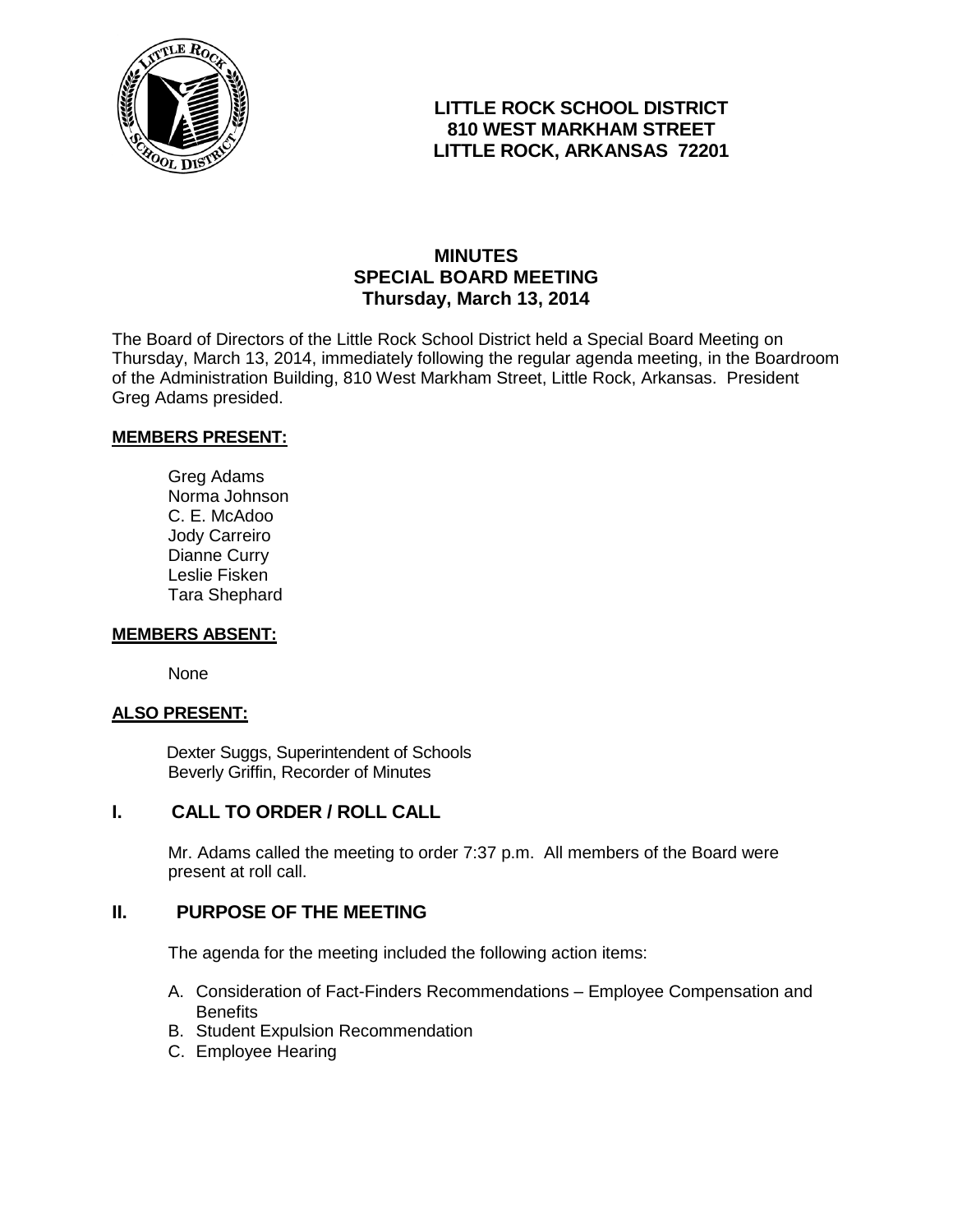## **III. ACTION AGENDA**

### **A. Consideration of Fact-Finders Recommendation – Employee Compensation and Benefits**

The Board was provided with a copy of the recommendation from the arbitrator which determined a compromise of a 3% raise to all employees, with insurance benefits to be paid at the current rate.

Dr. Suggs recommended approval of the recommendation from the fact-finder. Ms. Curry made a motion to accept the administration's recommendation; Ms. Johnson seconded the motion and it **carried unanimously**.

*The board took a brief recess at 7:47 p.m., and returned at 8:10 p.m.*

### **B. Student Expulsion Recommendation**

Dr. Fields provided summary information on a student expulsion recommendation. The student, MM, was found in possession of a weapon on the campus of McClellan High School. The administration recommended expulsion for a full calendar year as required under Arkansas law.

Ms. Curry moved to approve the administration's recommendation to expel MM for a full calendar year. Ms. Fisken seconded the motion, and it **carried unanimously**.

#### **C. Employee Hearings**

Three employees requested a board hearing to appeal findings returned from the state police on their required criminal background checks. Robert Robinson presented information and gave each employee an opportunity to address the board.

**JG**: The employee reported he had participated with another individual twenty-three years ago to steal speakers out of a car. He had been charged with breaking and entering and theft of property in Washington County, Arkansas. The employee's record had been expunged and he had a copy of the expungement letter in his possession. He made restitution for the property damage, and has not been in any trouble since that time.

After hearing the evidence and considering the facts, the board **voted unanimously** to grant the waiver as requested. Mr. Carreiro made the motion; Ms. Johnson seconded.

**RH:** The employee addressed the board in his appeal to remain employed as a custodian for the LRSD. The incident in question occurred in 2009, where he was charged with stealing a purse. He stated he went to court for about a year with a court appointed public defender, and although he was not guilty, he was offered a plea deal to take five years of probation in exchange for a "no contest" plea. He was promised his record would be expunged as a first time offender. He said his probation was terminated early, and he believed his record had been expunged.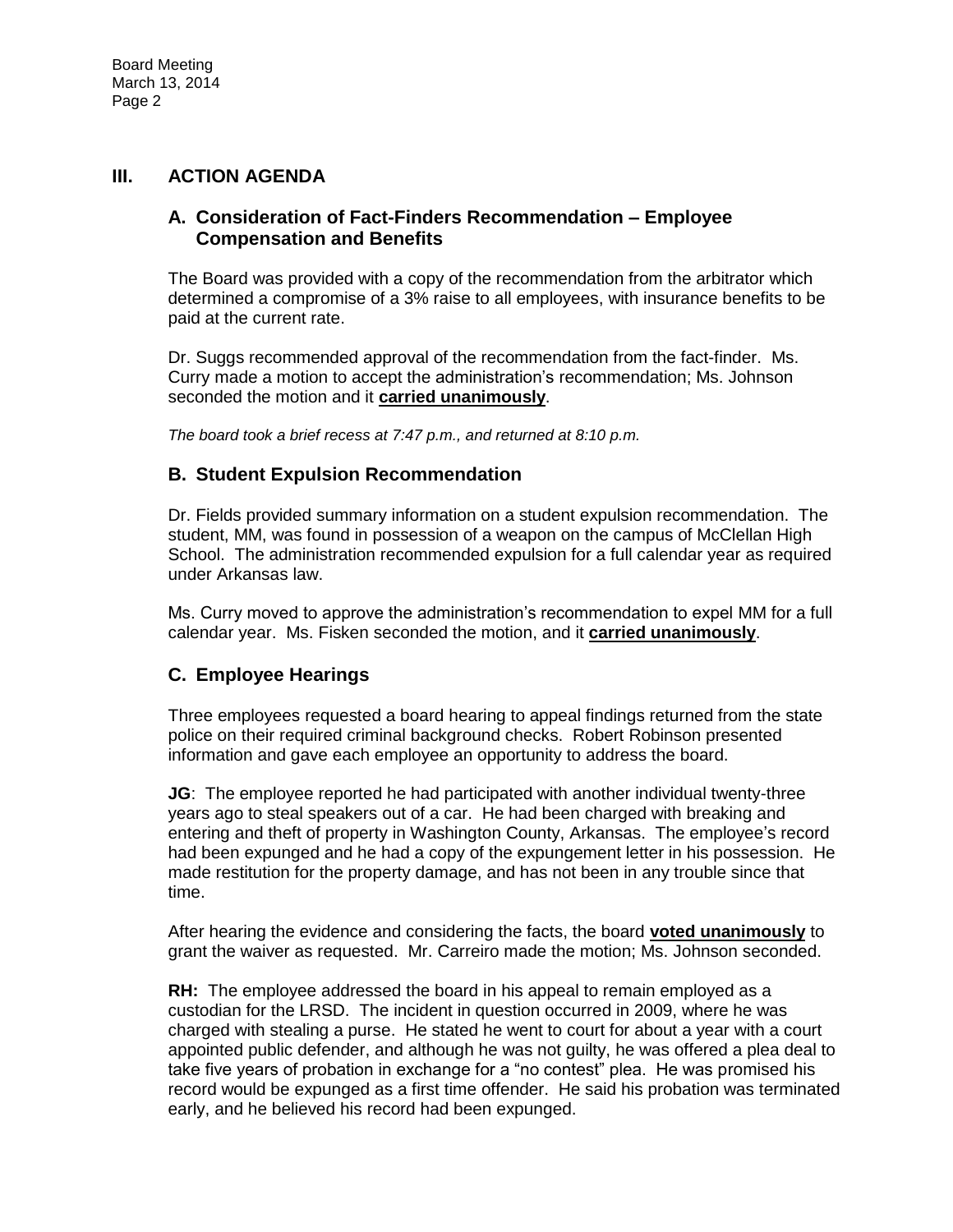After hearing the evidence and considering the facts, the board **voted unanimously** to grant the waiver as requested. Ms. Shephard made the motion; Mr. McAdoo seconded.

**CM**: The employee reported she had been substituting in the Child Nutrition department since 2011. Her position became permanent in August, 2013. She had been charged and convicted of second degree forgery and theft of property in Jefferson County, Arkansas in 1999. She was under the impression her record had been expunged at the time the probationary period was over, and only found out there was still a charge on her record when this action was returned by the State Police.

After hearing the evidence and considering the facts, the board **voted unanimously** to grant the waiver as requested. Ms. Curry made the motion; Ms. Johnson seconded.

**SH:** The hearing was called to order at 8:49 p.m. Attorney Khayyam Eddings presented information for the District regarding the background and history of <the employee> within the Child Nutrition Department of the LRSD. In 2005, the position of CN Director was vacant, and <the employee> interviewed for the position. Subsequently, Ms. Lilly Bouie was selected for the position and hired by the LRSD. Since that time, there was difficulty in the working relationship between Ms. Bouie and <the employee>, eventually resulting in the recommendation for termination.

In November, 2012, the administration conducted a level 2 grievance hearing regarding the recommendation for termination; documentation from that process was provided for the board's review. The hearing officer upheld <the employee's> grievance, and her employment was not terminated. <The employee> was on leave with pay from that time until March 27, 2013, when then Interim Superintendent Marvin Burton assigned her to a position in the Adult Education Department. Since the time of that reassignment, <the employee> contested the reassignment to Adult Education.

John Walker represented <the employee>. He addressed the board regarding this proceeding, which he stated originated as a result of incident in 2011 where Child Nutrition Director Lilly Bouie felt threatened by <the employee>. An incident occurred at a school in SWLR, and as a result Ms. Bouie requested action be taken. <The employee> was suspended with pay pending the investigation by safety and security. <The employee> contested the suspension, and requested she be returned to her job at Child Nutrition. Ms. Bouie asked that <the employee> not be returned to Child Nutrition, and maintains that request at this time.

A copy of a negotiated settlement agreement dated August, 2008, was presented for the board's consideration and review. In that settlement, <the employee> was given the title of Coordinator of Child Nutrition for the 2009-2009 school year. The annual salary for that period of time was specified, as well as the pay grade on the salary schedule.

District employees called as witnesses included Chief Financial Officer, Kelsey Bailey; Child Nutrition Director, Lilly Bouie; and Human Resources Director, Robert Robinson.

<The employee> addressed the board, requesting consideration of her appeal. She stated willingness to work with Ms. Bouie and to cooperate with assignments given to her as an employee of Child Nutrition. She also discussed an incident whereby former superintendent, Linda Watson, invited her and Ms. Bouie to a dinner at her home to attempt to settle differences between them, asking them to set aside their personal differences and work together. She stated she believed they could work together without further problems.